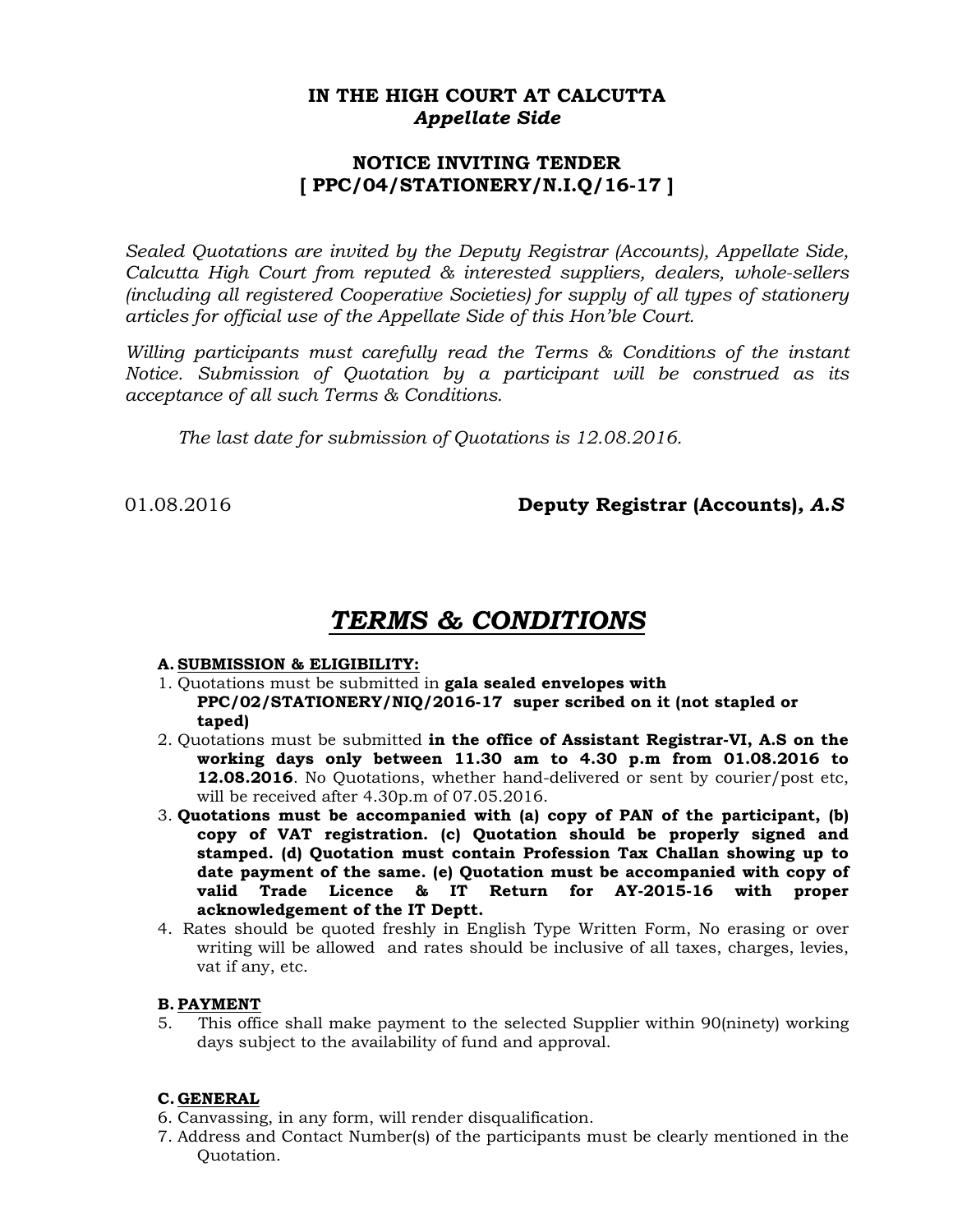- **8. The Competent Authority of this Hon'ble Court may cancel the process at any time without ascribing any reason whatsoever. Further, the Hon'ble Court is not bound to accept the lowest quote, and may award contract to any such participant whose offer will reasonably be held to be substantially responsive.**
- **9. In case the Hon'ble Court deems it necessary to publish any communication in this regard, the same shall be notified in the Official Website & Notice Boards of the A.S Establishment.**
- **10. Quotation Form with total list of misc. stationery articles will be available at the Office of the Assistant Registrar –VI, Appellate Side, High Court Calcutta on the working days only between 11am to 2pm from 01.08.2016 to 06.08.2016.**
- 11.The quoted rates in the tender shall be valid for the period 01.09.2016 to 31.08.2017. It may be extended for further period if considered necessary by the decision of Ld. Purchase Committee.
- 12.Rate will be quoted against each item as per item list in English in figures. No erasing or overwriting will be allowed.
- 13.All the items quoted should be of reputed make or brand.
- 14.After selection, sample of each article should be kept in the custody of the Forms & Stationery Branch of the Accounts Department.
- 15. Ordered articles should be delivered within 48 hours of the receipt of supply order and the supply should be made as per sample kept in the custody of the Deptt.
- 16.(i) In case of Registered Dealer who has submitted Sales Tax Return regularly 3% STDS or TCS will be deducted at the time of making payment of bills, (ii) In case of Unregistered Firms/ Registered Firms who have not submitted Sales Tax Return regularly 5% STDS or TCS will be deducted at the time of making payment of bills as per relevant rules.

<><><><><><><><><><><><><><><>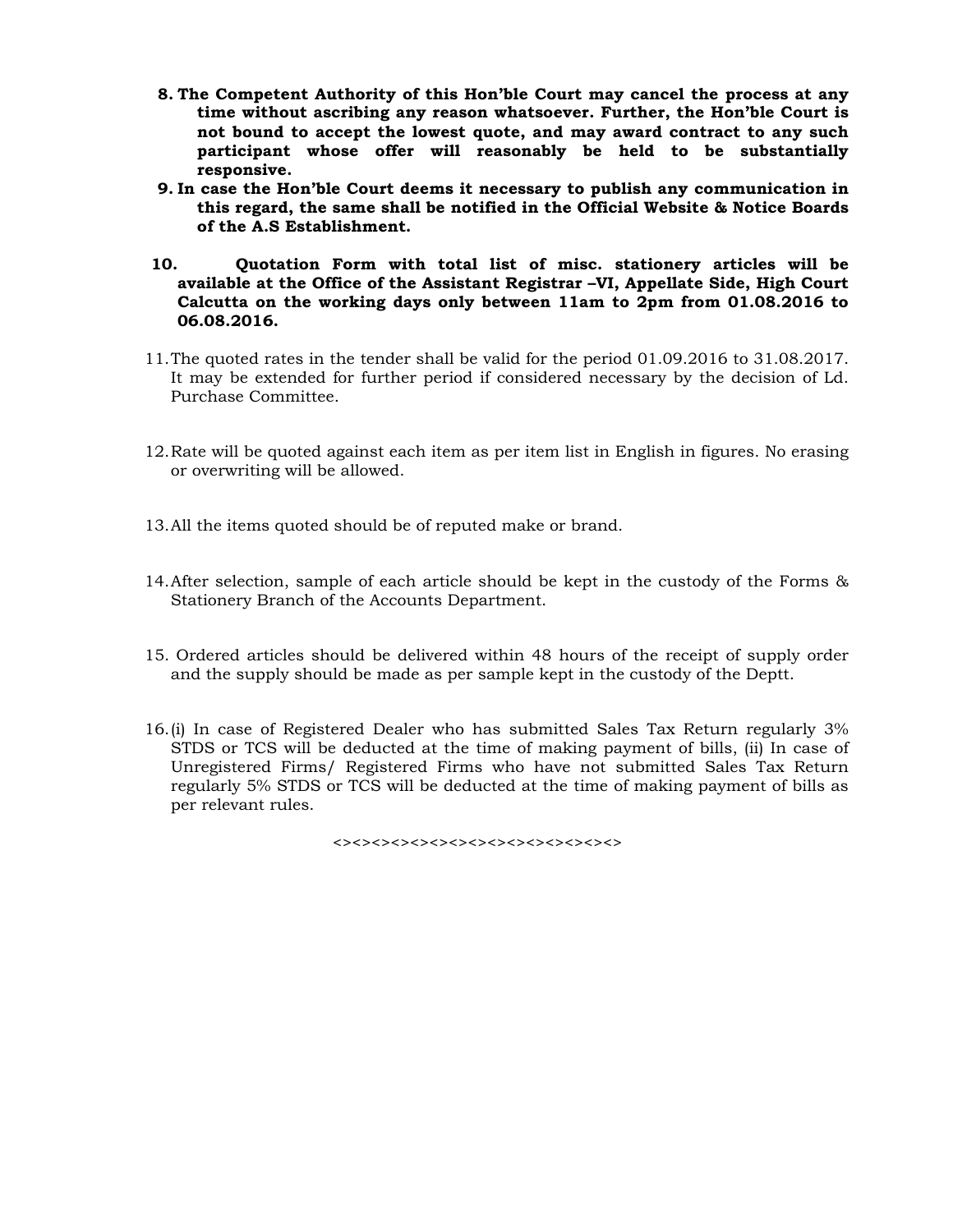# STATIONERY ARTICLES

# SL. NO.NAME DESCRIPTION

| $\mathbf{1}$   | ARCH FILE BIG SIZE WITH STEEL LEVER |                             |  |
|----------------|-------------------------------------|-----------------------------|--|
| $\overline{2}$ | <b>AUTO CLIP FILE</b>               |                             |  |
| 3              | <b>BATTERY DRY CELL</b>             | AA                          |  |
| 4              | <b>BATTERY DRY CELL</b>             | AAA                         |  |
| 5              | <b>BATTERY DRY CELL</b>             | Chargeable                  |  |
| 6              | <b>BINDER'S CLIP</b>                |                             |  |
| $\overline{7}$ | <b>BOARD PIN</b>                    |                             |  |
| 8              | <b>BOX FILE</b>                     |                             |  |
| 9              | <b>BRIEF COVER</b>                  |                             |  |
| 10             | <b>BRIEF CASE</b>                   | 18" LARGE, 45x36x14, EBT XL |  |
| 11             | <b>BASKET (FOR TIFFIN)</b>          | $12 \times 12$              |  |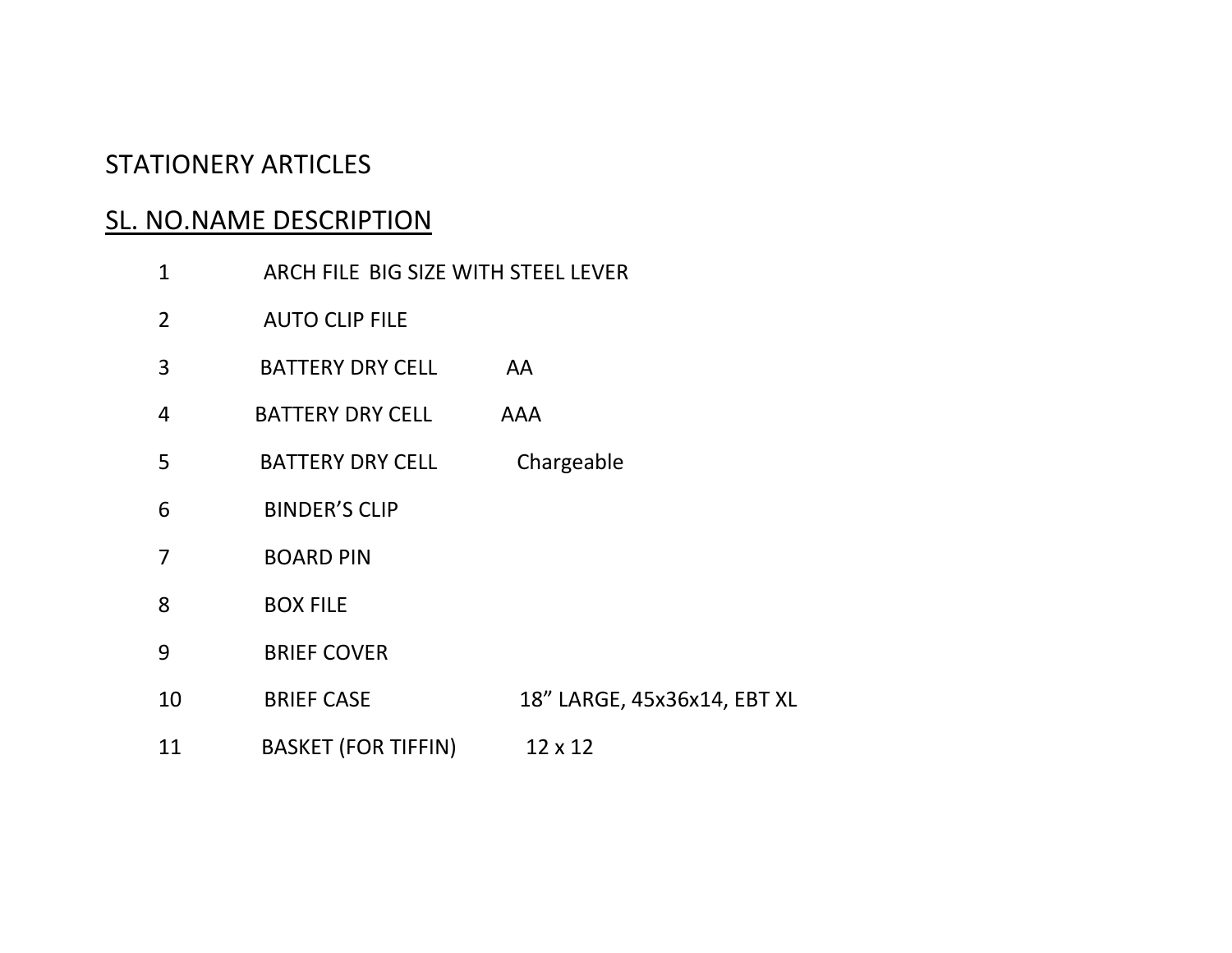| 12 |                         | <b>CALCULATOR</b> 12 DIGIT WITH DUAL POWER & 120 STEPS CHECK & CORRECT |  |  |
|----|-------------------------|------------------------------------------------------------------------|--|--|
| 13 |                         | CARBON PAPERA4 & FS (BOTH BLACK & BLUE)                                |  |  |
| 14 | CD-R (WITH BOX)         | 80/700 MB/52X (50PACKS)                                                |  |  |
| 15 | CD-RW (WITH BOX)        | 80/700 MB/52X (50PACKS)                                                |  |  |
| 16 | <b>CELLO TAPE</b>       | LARGE 1", 60MTRS                                                       |  |  |
| 17 | <b>CELLO TAPE</b>       | SMALL 0.5", 60MTRS                                                     |  |  |
| 18 | <b>CELLO TAPE</b>       | BROWN 2", 60MTRS                                                       |  |  |
| 19 | <b>CHANNEL FILE</b>     | <b>TRANSPARENT PLASTIC (A4)</b>                                        |  |  |
| 20 | <b>CHANNEL FILE</b>     | <b>TRANSPARENT PLASTIC (FS)</b>                                        |  |  |
| 21 | <b>CLIP FILE</b>        | FS WITH METAL CLIP                                                     |  |  |
| 22 | <b>COAT HANGER</b>      | <b>WOODEN</b>                                                          |  |  |
| 23 | <b>CLEANING LIQUID</b>  | 500ML WITH DISPENSER (COLLINS)                                         |  |  |
| 24 | <b>CORRECTION FLUID</b> | <b>WITH DILUTER 15ML</b>                                               |  |  |
| 25 | <b>CORRECTION PEN</b>   | <b>7ML PRECISION METAL TIP</b>                                         |  |  |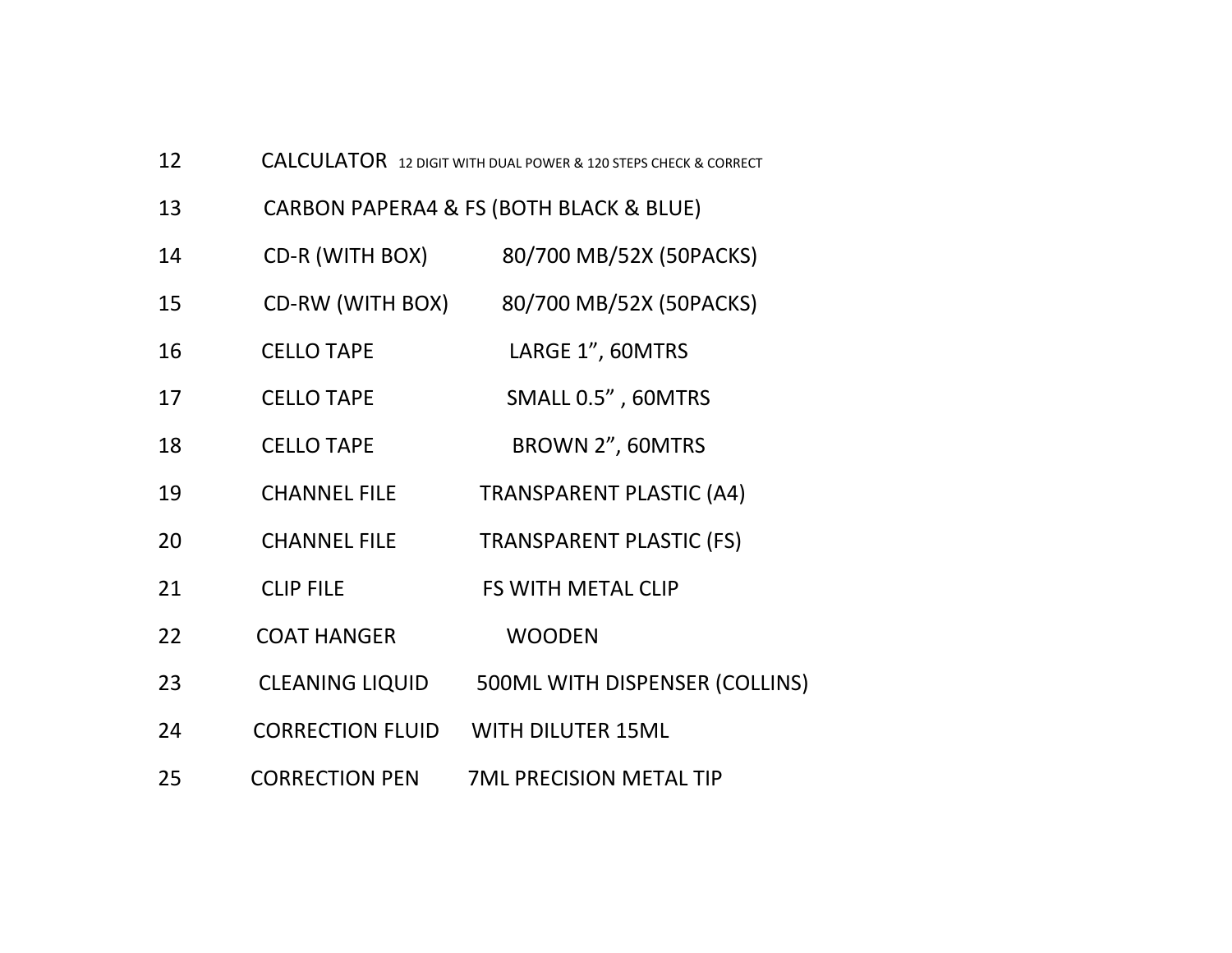- 26COTTON TAGBUNDLE OF 100PCS WITH 9" YARN & 20MM METAL ENDS
- 27**COVER FILE** FILE POLY COATED 16"x12" CROCODILE TRACING
- 28 CUP &6+6 IN BOXES (BONE CHINA)
- 29**CLOTH DUSTER** 3x3 (COTTON)
- 30DESK MEMO STAND
- 31DESK MEMO REFILL
- 32 FLASK1LITRE
- 33**FAX ROLL** ORIGINAL THERMAL ROLL 30MTS
- 34FEVI KWIK
- 35 FORKSTEEL
- 36FILE TRAY FS SIZE
- 37FLAT FILE
- 38FOOT MAT
- 39FOUNTAIN PEN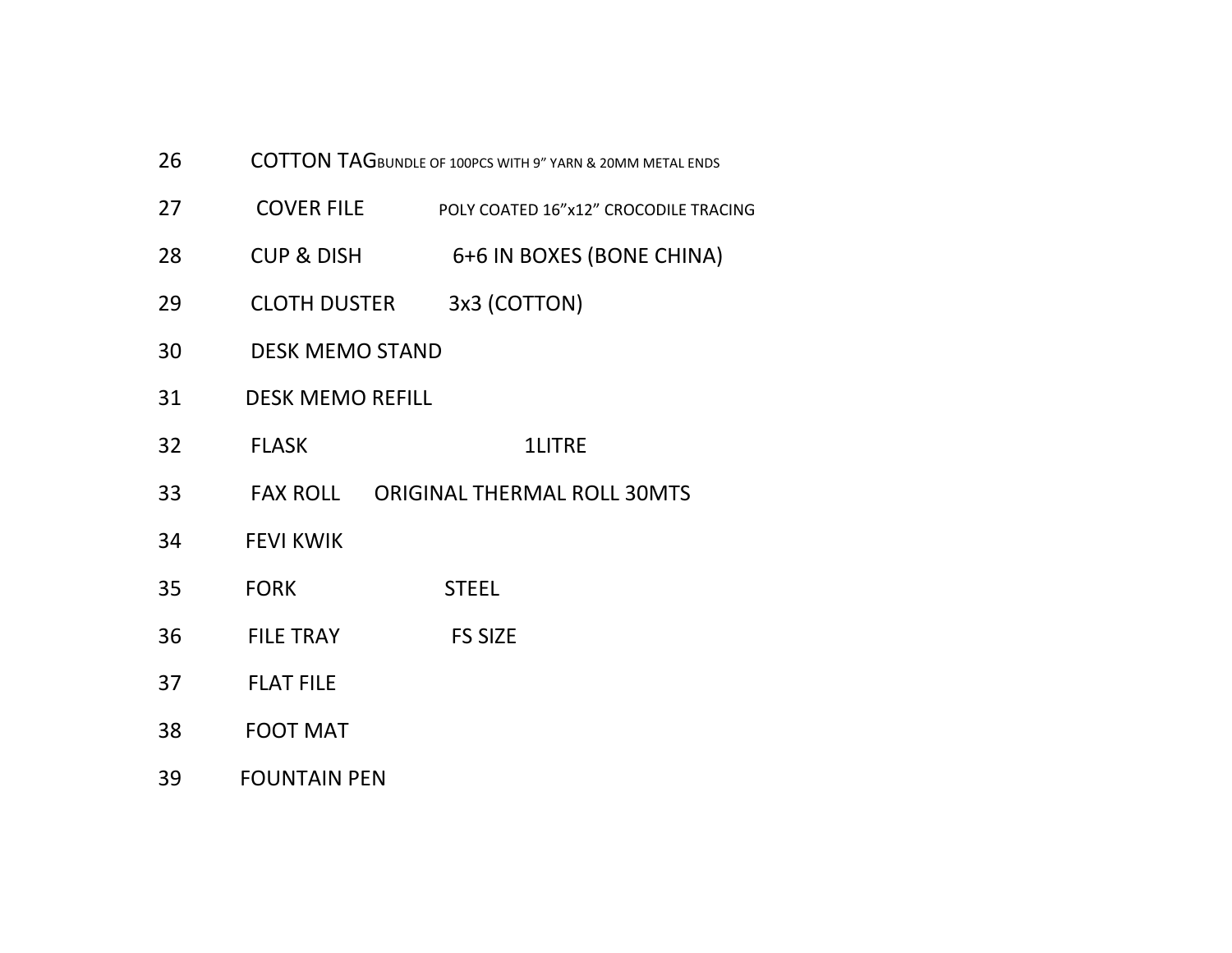#### 40FOUNTAIN PEN INK

- 41 GEL PEN0.5 FINE (BLUE & BLACK)
- 42GEL REFILL 0.5 FINE (BLUE & BLACK)
- 43 GEMS CLIPPLASTIC COATED 26MM
- 44**GLASS** R DRINKING WATER
- 45GLASS LID & MAT
- 46GLASS MARKER
- 47GUARD FILE
- 48 GLUE STICK15GMS STICK
- 49**GUM TUBE** 20ML TUBE
- 50**GUM JAR 5KGS JAR**
- 51 HIGHLIGHTER PEN70ML
- 52HIGH TECH PEN
- 53HIGH TECH PEN INK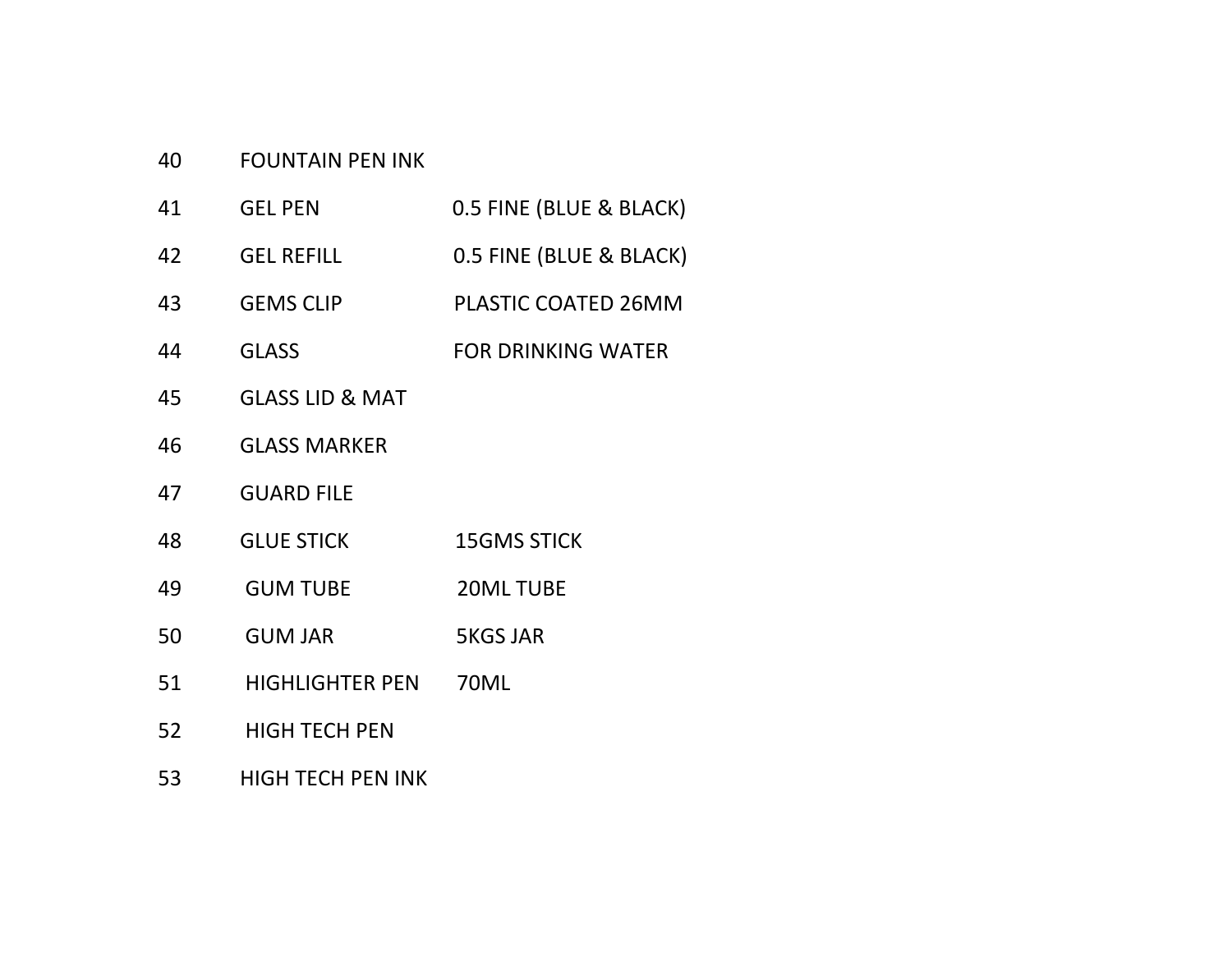- 54JOTTER PEN
- 55JOTTER REFILL
- 56JUTE THREAD BALL 1KG <sup>=</sup> 15BALLS
- 57KNIFE WITH WOODEN HANDLE
- 58KNIFE SMALL WITH WOODEN HANDLE
- 59LETTER WRITING PAD
- 60LOCK & KEYS 8 LEVERS
- 61MAGNETIC BOARD PIN 6" PLASTIC MADE
- 62MAGNECTIC PIN CUSHION
- 63METAL CLIP
- 64MOSQUITO REPELLANT OIL 45ML, GOOD KNIGHT
- 65MOSQUITO REPELLANT MACHINE GOOD KNIGHT FOR 45ML
- 66MOSQUITO REPLLANT SPRAY BOTTLE 400ML (RED & BLACK)
- 67MARKER PEN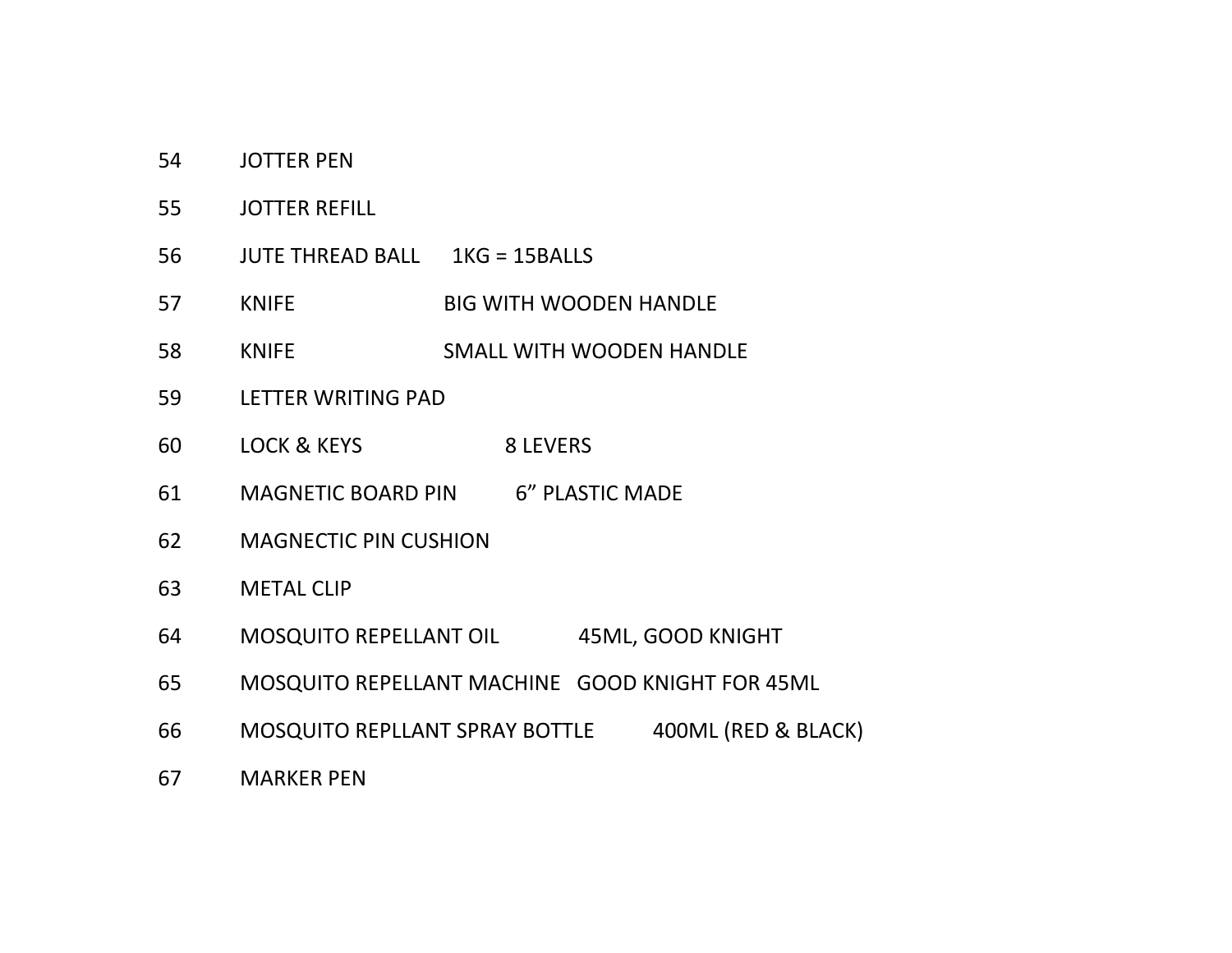- 68NAPTHALENE 200GMS PACKET
- 69PAPER CLIP
- 70PAPER WEIGHT GLASS
- 71PEN STAND WITH CARD HOLDER PLASTIC
- 72PENCIL (HB) BOX OF 10 PENCILS APSARA PLATINUM
- 73PENCIL SHARPNER
- 74PEN DRIVE **8GB PLASTIC BODY**
- 75PEN DRIVE 16GB PLASTIC BODY
- 76PEN DRIVE **32GB PLASTIC BODY**
- 77 PINNICKEL PLATED WITH PERFECT SOLID HEADS & NEEDLE POINTS
- 788 PIN CUSHION
- 79POKER WITH WOODEN HANDLE
- 80PUNCHING MACHINE DOUBLE 22 SHEET CAPACITY
- 81PUNCHING MACHINE SINGLE 22 SHEET CAPACITY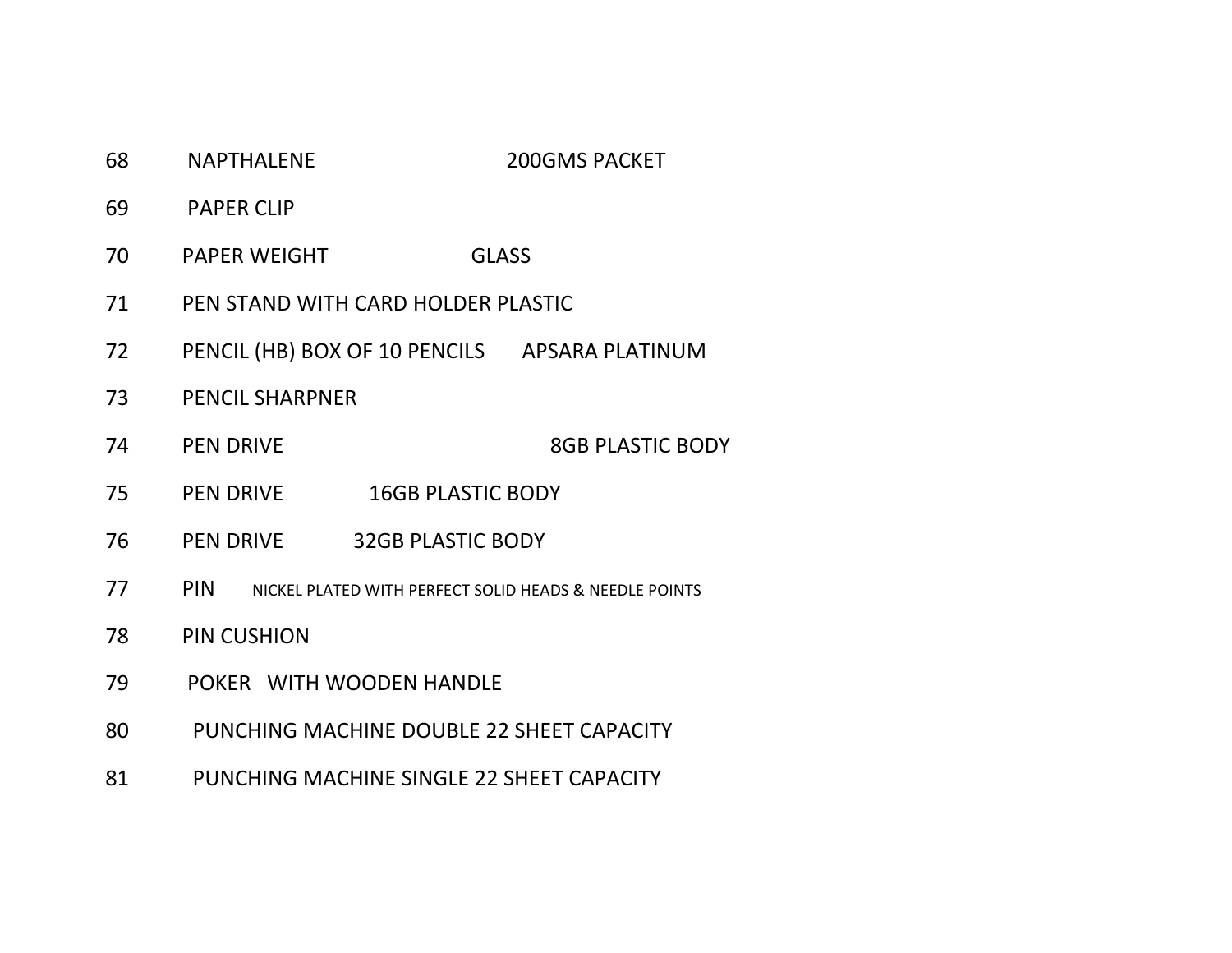| 82 | <b>PLASTIC SCALE</b>              | 12"                      |
|----|-----------------------------------|--------------------------|
| 83 | <b>PLASTIC SCALE</b>              | 06"                      |
| 84 | <b>PLATE</b>                      | <b>BIG &amp; SMALL</b>   |
| 85 | <b>REFILL</b>                     | <b>RED-BLUE - BLACK</b>  |
| 86 | <b>ROOM FRESHNER</b>              | 125ML                    |
| 87 | <b>RUBBER ERASER</b>              | <b>NON-DUST</b>          |
| 88 | <b>RIBBON PRINTER</b>             | <b>LQDSI 5235</b>        |
| 89 | <b>RIBBON PRINTER</b>             | <b>MSP 455</b>           |
| 90 | <b>SPOON</b>                      | <b>SIZE TABLE, STEEL</b> |
| 91 | <b>SPOON</b>                      | SIZE TEA, STEEL          |
| 92 | <b>SCISSORS (OFFICE)</b>          | <b>MEDIUM</b>            |
| 93 | <b>SELF ADHESIVE PAGE MARKERS</b> |                          |
| 94 | <b>SHORT HAND NOTE BOOK</b>       | 200 PAGES                |

95 STAMP PAD110MMX 69MM(BLUE & BLACK)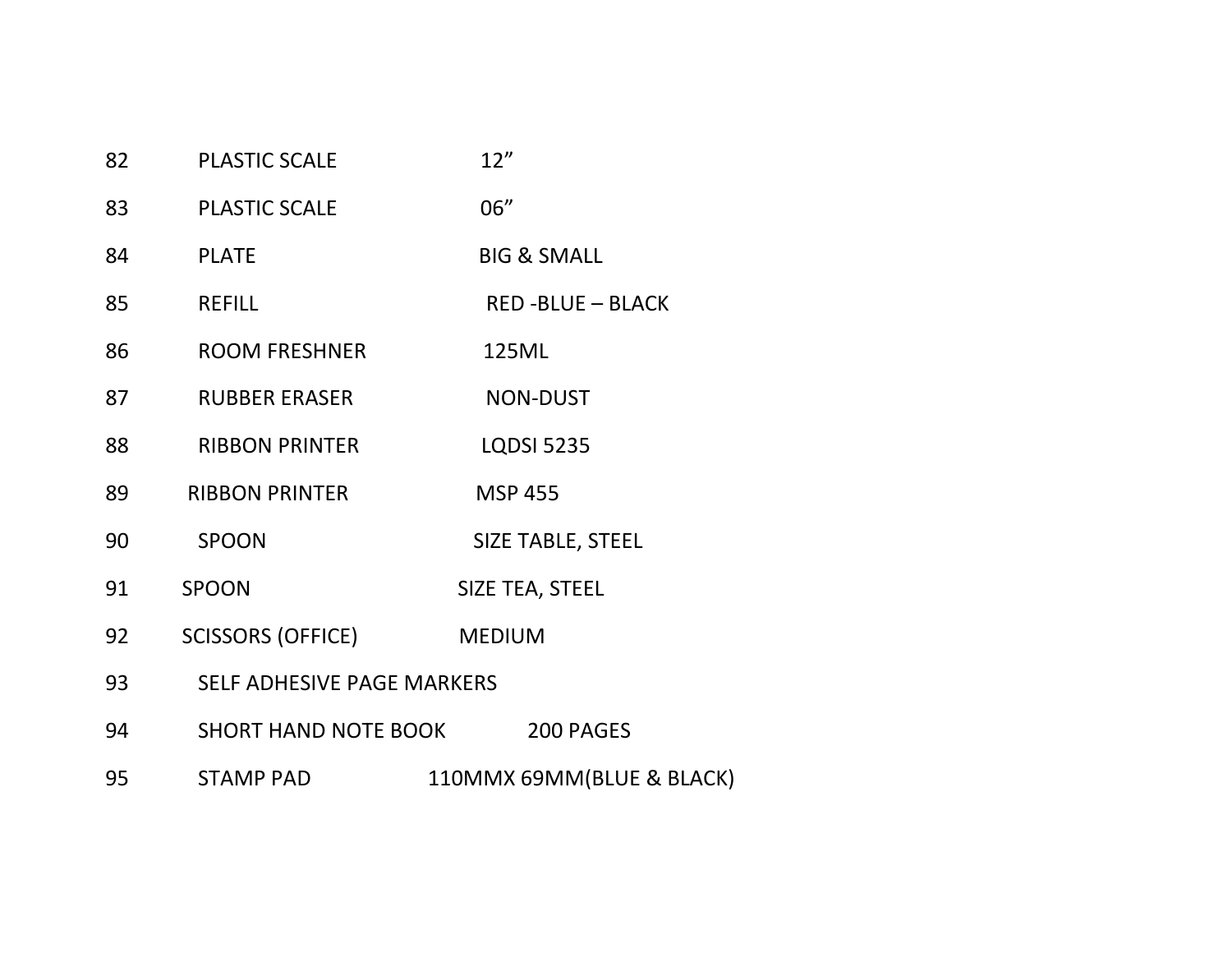|     | 96 STAMP PAD INK            | 50ML(BLUE & BLACK)             |
|-----|-----------------------------|--------------------------------|
| 97  | <b>STAPLER</b>              | <b>NO.10 15 SHEET CAPACITY</b> |
| 98  | <b>STAPLER</b>              | NO.45 30 SHEET CAPACITY        |
| 99  | <b>STAPLER</b>              | NO.23 140 SHEET CAPACITY       |
| 100 | STAPLER PIN                 | <b>FOR NO.10</b>               |
|     | 101 STAPLER PIN             | 24/6 SIZE                      |
|     | 102 STAPLER PIN             | $23/17-H$                      |
| 103 | <b>SOFT WRITE PEN</b>       | <b>CELLO</b>                   |
| 104 | <b>SCOTCH BRITE S SHAPE</b> |                                |
| 105 | <b>TAPE</b>                 | RED, 12MM                      |
| 106 | <b>TAPE</b>                 | WHITE, 12MM                    |
| 107 | <b>TEA TRAY</b>             | 18"X12"                        |
| 108 | <b>TOILET CLEANER</b>       | <b>HARPIC</b>                  |
| 109 | <b>TOILET AIR FRESHNER</b>  | <b>ODOPIC WITH BOX</b>         |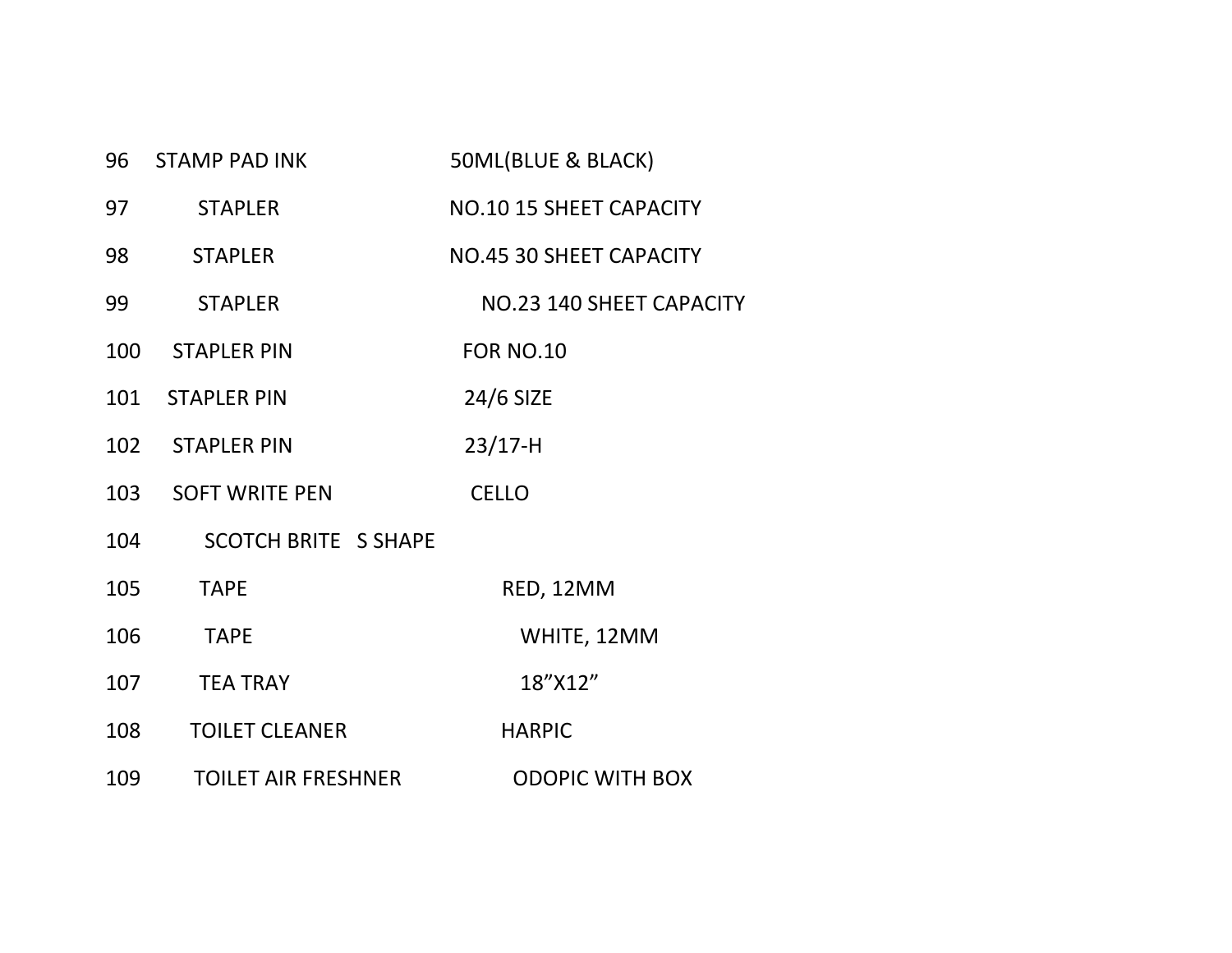#### 110TOWEL BOMBAY DYEING 150CMX75CM

- 111**TOWEL** GOOD QUALITY 150CMX75CM
- 112TOWEL (HAND)
- 113**TWO MOUTHED PEN** MOUTHED PEN EXECUTIVE FINE TIP RED & BLUE
- 114TYPE WRITING PAPER FS SIZE
- 115 TYPE WRITER RIBBONBLACK
- 116 USE & THROWFINE TIP (RED, BLUE, BLACK)
- 117VIM LIQUID 200ML
- 118WASTE PAPER BASKET **DURABLE PLASTIC 12"**
- 119TIFFIN BASKET

Door Mat (various

- 120 sizes)
- 1211 Coat Brush
- 122 Water Pad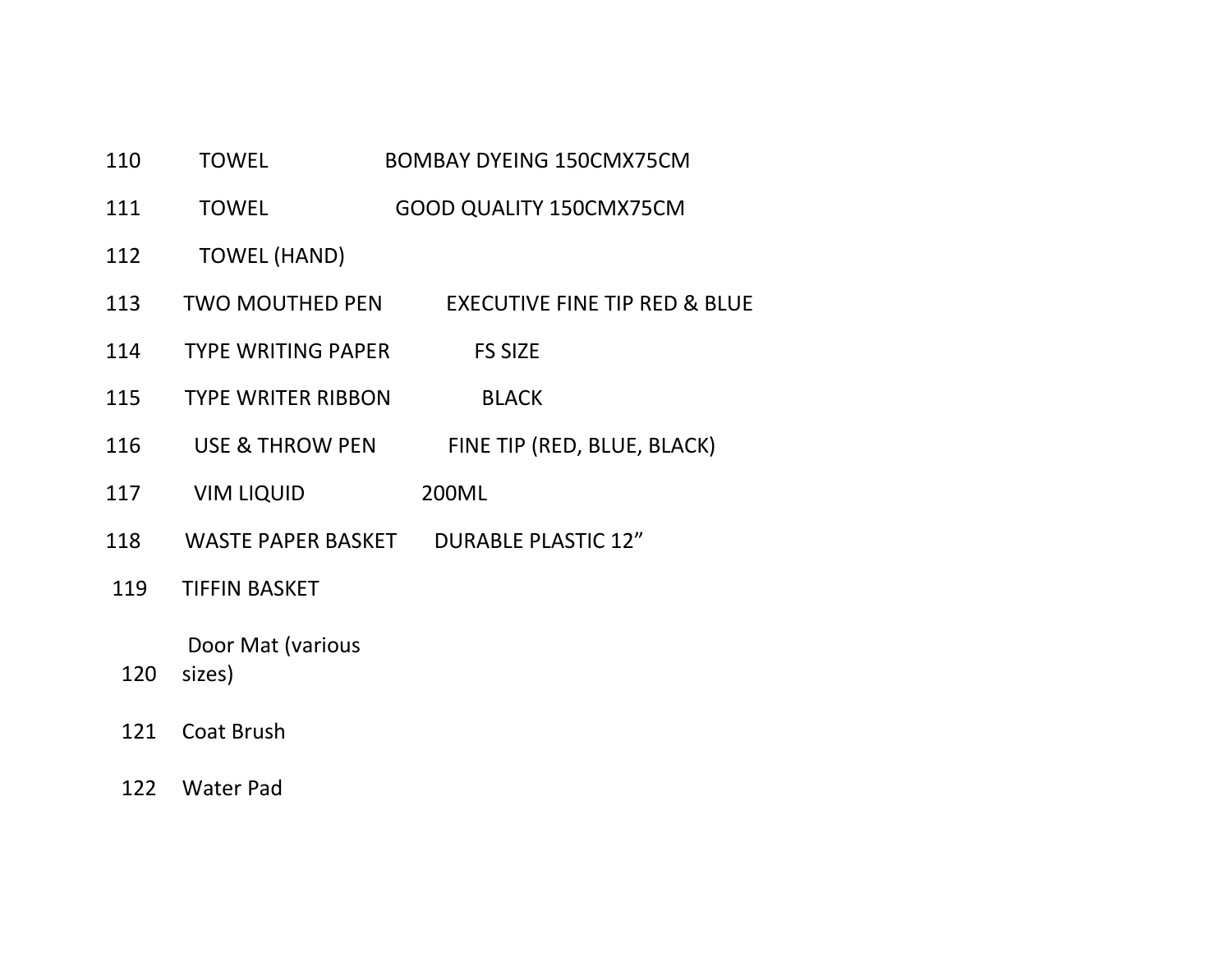# TOILET BRUSH

## JHOOL JHARU

- PHOOL JHARU
- RED THAN DUSTER
- BROOM STICK
- STICK DUSTER
- WIPER
- REVOLVING MOP
- ROUND MOP
- BLEACHING POWDER
- PLASTIC DUSTBIN
- LIQUID SOAP (5 LTR.)
- UMBRELLA
- VIM POWDER (1 KG.)